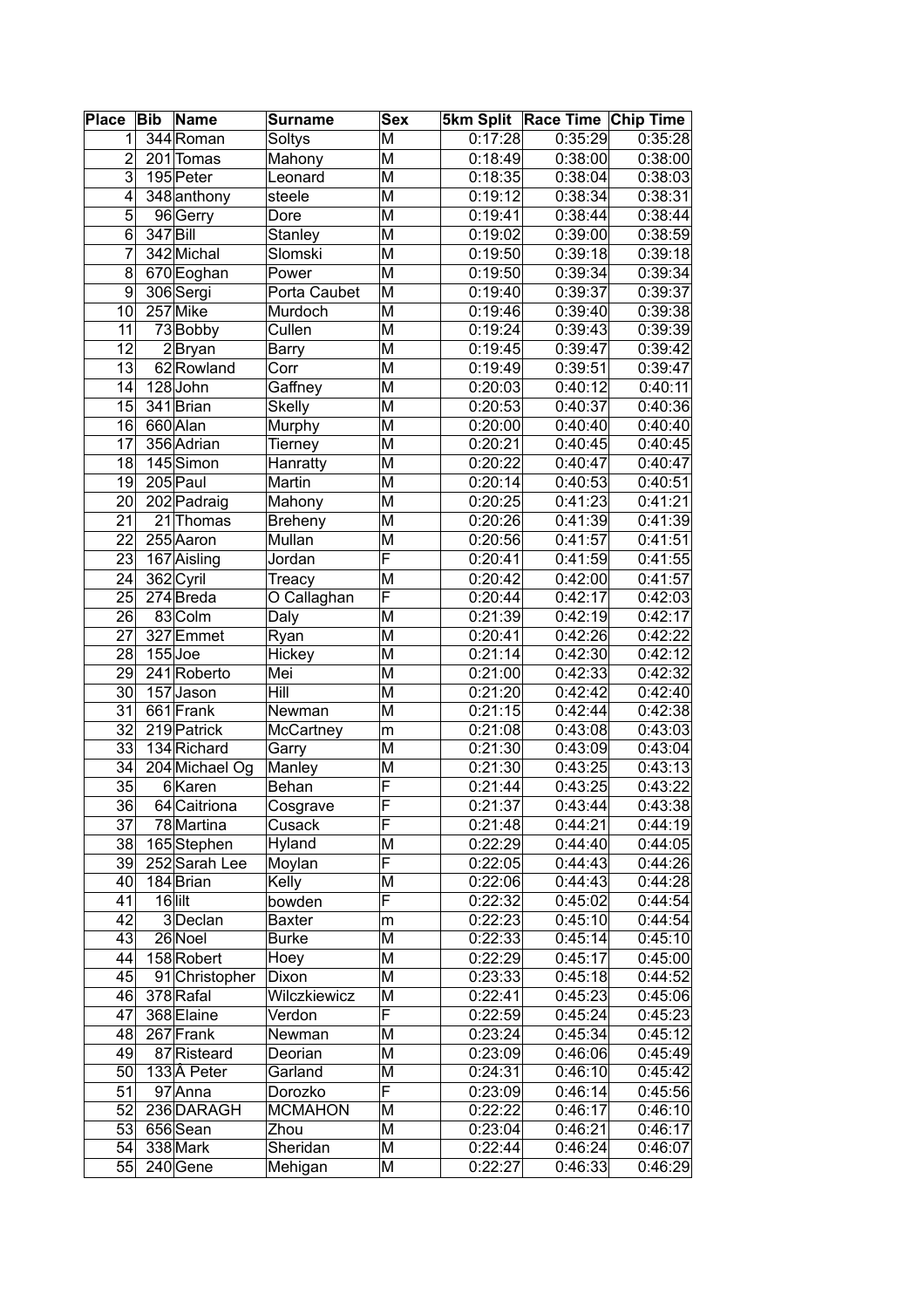| 56              |           | $244$ Des                           | Molloy           | M                       | 0:23:33 | 0:46:35 | 0:46:19 |
|-----------------|-----------|-------------------------------------|------------------|-------------------------|---------|---------|---------|
| 57              |           | $141\overline{DA}$ <sup>3</sup> nal | Griffin          | M                       | 0:22:57 | 0:46:41 | 0:46:17 |
| 58              |           | 227 Eunan                           | McEntee          | M                       | 0:23:16 | 0:46:43 | 0:46:37 |
| 59              |           | 176 DENIS                           | <b>KEEGAN</b>    | M                       | 0:23:24 | 0:46:51 | 0:46:43 |
| 60 <sub>1</sub> |           | 206 Susanne                         | Martin           | F                       | 0:23:43 | 0:46:55 | 0:46:43 |
| 61              |           | 248 Mary                            | Morrell          | F                       | 0:23:40 | 0:46:56 | 0:46:40 |
| 62              |           | $311$ Vinny                         | Quirke           | M                       | 0:23:20 | 0:47:02 | 0:47:02 |
| 63              |           | 346 Sean                            | Stakelum         | M                       | 0:22:57 | 0:47:13 | 0:47:13 |
| 64              |           | 313 MICHAEL                         | <b>REIDY</b>     | M                       | 0:23:52 | 0:47:13 | 0:47:03 |
| 65              |           | 283 Ronan                           | O'Ceallachain    | M                       | 0:23:33 | 0:47:14 | 0:47:02 |
| 66              |           | $213$ John                          | <b>McAuliffe</b> | M                       |         | 0:47:24 | 0:47:03 |
| 67              |           | 198 Ciara                           | Lynch            | F                       | 0:23:22 | 0:47:26 | 0:47:01 |
| 68              |           | 153 dominic                         | hendrick         | M                       | 0:23:22 | 0:47:29 | 0:47:26 |
| 69              |           | 261 Aidan                           | Murphy           | M                       | 0:23:36 | 0:48:14 | 0:47:54 |
| 70              |           | 132Gregg                            | Gannon           | M                       | 0:23:56 | 0:48:28 | 0:48:28 |
| 71              |           | 40 Jennifer                         | Carpenter        | F                       | 0:23:49 | 0:48:31 | 0:48:19 |
| 72              |           | 70 Nick                             | Crawford         | M                       | 0:24:16 | 0:48:32 | 0:48:12 |
| $\overline{73}$ |           | 381 Casey                           | Yamasaki         | F                       | 0:23:47 | 0:48:34 | 0:48:20 |
| 74              |           | 59 KERRY                            | <b>CONSTANT</b>  | M                       | 0:24:06 | 0:48:35 | 0:48:22 |
| $\overline{75}$ |           | 314 Hilda                           | Robinson         | F                       | 0:23:56 | 0:48:40 | 0:48:17 |
| 76              |           | 117 Alan                            | Finnegan         | M                       | 0:24:31 | 0:48:49 | 0:48:45 |
| 77              |           | 233 Philip                          | McKee            | M                       | 0:23:29 | 0:49:01 | 0:49:01 |
| 78              |           | 646 Rory                            | Merriman         | M                       | 0:24:59 | 0:49:06 | 0:48:49 |
| 79              |           | $275$ Tim                           | O Callaghan      | M                       | 0:24:33 | 0:49:19 | 0:49:01 |
| 80              |           | 290 Eoin                            | O'Loughlin       | M                       | 0:24:38 | 0:49:21 | 0:49:02 |
| 81              |           | 105 David                           | Dunning          | M                       | 0:24:12 | 0:49:25 | 0:49:03 |
| $\overline{82}$ | $642$ lan |                                     | Stacey           | M                       | 0:25:05 | 0:49:28 | 0:49:14 |
| $\overline{83}$ |           | $131$ Tim                           | Gallagher        | M                       | 0:24:14 | 0:49:32 | 0:49:13 |
| 84              |           | 14 Mathieu                          | <b>Boucher</b>   | M                       | 0:24:31 | 0:49:39 | 0:49:18 |
| 85              |           | 309 Niall                           | Quinn            | M                       | 0:22:05 | 0:49:46 | 0:49:41 |
| 86              |           | 175Liam                             | Keating          | M                       | 0:24:37 | 0:49:47 | 0:49:29 |
| 87              |           | 149 Keith                           | Haugh            | M                       | 0:24:58 | 0:49:55 | 0:49:46 |
| 88              |           | 104 Donnacha                        | Duggan           | M                       | 0:24:31 | 0:49:55 | 0:49:33 |
| 89              |           | $129$ Conan                         | Gallagher        | M                       | 0:25:28 | 0:50:08 | 0:49:52 |
| 90 <sub>0</sub> |           | 108 Anthony                         | Egan             | M                       | 0:24:53 | 0:50:09 | 0:49:46 |
| 91              |           | 33Ray                               | Caffrey          | M                       | 0:24:53 | 0:50:09 | 0:49:47 |
| 92              |           | 269 Maedhbh                         | Ni Chleirigh     | $\overline{\mathsf{F}}$ | 0:24:17 | 0:50:11 | 0:50:05 |
| 93              |           | 221 Marie Theres McCoy              |                  | F                       | 0:24:30 | 0:50:19 | 0:50:15 |
| 94              |           | 296 Donal                           | O'Sullivan       | M                       |         | 0:50:20 | 0:50:03 |
| 95              | 665 Ed    |                                     | Collins          | M                       | 0:24:53 | 0:50:25 | 0:50:05 |
| 96              |           | 80 Tom                              | Dalton           | M                       | 0:24:58 | 0:50:30 | 0:50:14 |
| 97              |           | $228$ <sup>Ken</sup>                | McEvoy           | M                       | 0:24:53 | 0:50:30 | 0:50:11 |
| 98              |           | 101 Brenda                          | Duffy            | F                       | 0:25:31 | 0:50:35 | 0:50:15 |
| 99              |           | 336 Patrick                         | Sheary           | M                       | 0:24:43 | 0:50:36 | 0:50:16 |
| 100             |           | 303 Sean                            | Patterson        | M                       | 0:25:09 | 0:50:46 | 0:50:31 |
| 101             |           | 218 Kevin                           | McCarthy         | M                       | 0:25:11 | 0:50:46 | 0:50:38 |
| 102             | 359 Pat   |                                     | Tobin            | F                       | 0:25:32 | 0:50:47 | 0:50:37 |
| 103             |           | 328 Eleanor                         | Sammon           | F                       | 0:25:54 | 0:50:47 | 0:50:16 |
| 104             |           | 326 Mark                            | Ryan             | M                       | 0:25:38 | 0:50:49 | 0:50:30 |
| 105             |           | $54$ Gerry                          | Comaskey         | m                       | 0:25:45 | 0:51:16 | 0:51:01 |
| 106             |           | 320 Seamus                          | Rowan            | M                       | 0:25:04 | 0:51:26 | 0:50:28 |
| 107             |           | 159 Deirdre                         | Hogan            | F                       | 0:24:49 | 0:51:29 | 0:51:29 |
| 108             |           | 385 Olivia                          | Zappala          | F                       | 0:26:05 | 0:51:30 | 0:51:18 |
| 109             |           | 386 Tony                            | Zappala          | M                       | 0:26:07 | 0:51:31 | 0:51:31 |
| 110             |           | 58 Nora                             | Connolly         | F                       | 0:25:34 | 0:51:32 | 0:51:08 |
| 111             |           | 103 Martin                          | Duffy            | M                       | 0:25:48 | 0:51:38 | 0:51:38 |
|                 |           |                                     |                  |                         |         |         |         |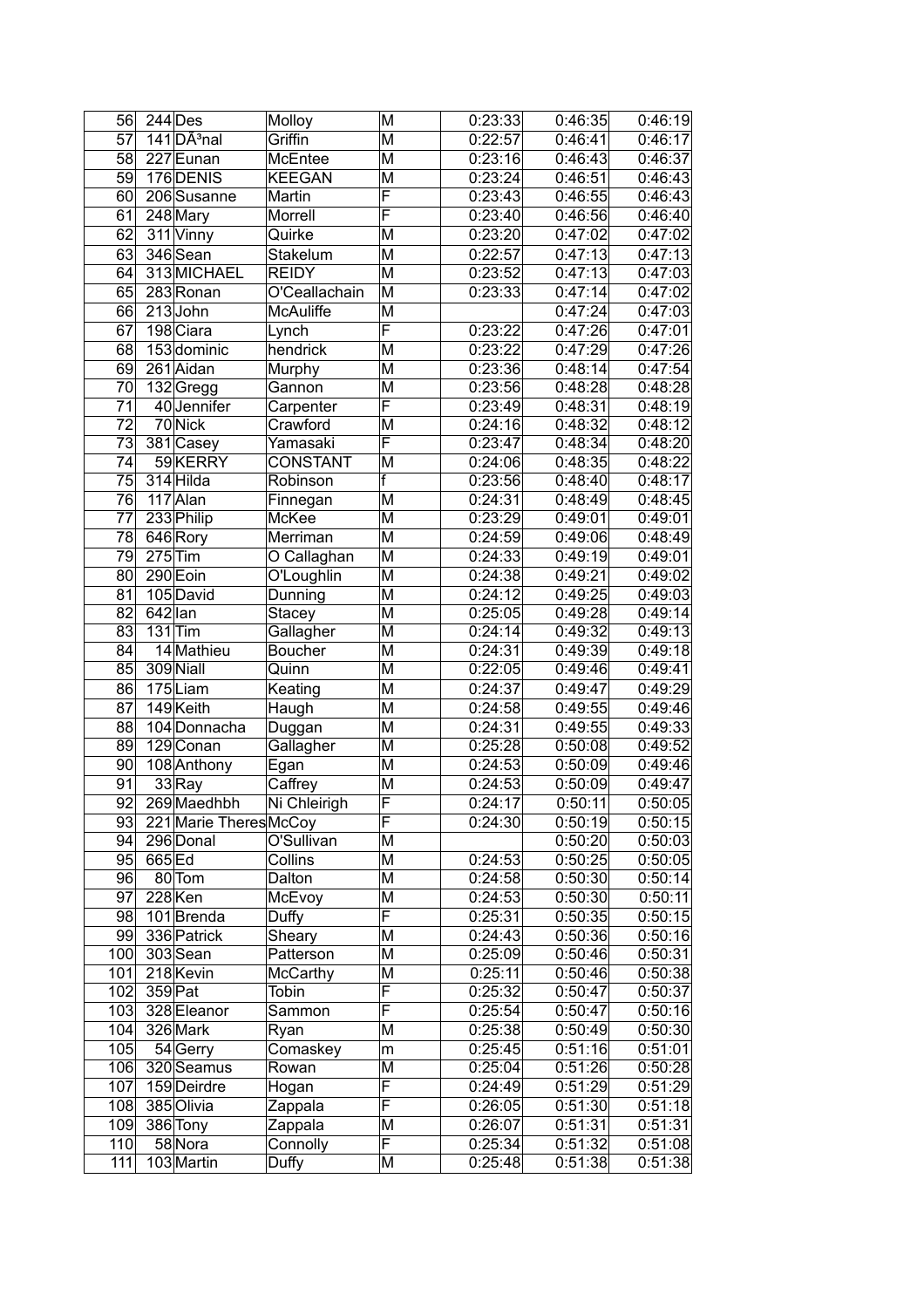| 112              | $278$ Fin            | O Connor        | M                       | 0:26:43 | 0:51:41 | 0:51:17 |
|------------------|----------------------|-----------------|-------------------------|---------|---------|---------|
| 113              | 364 Gary             | Turner          | M                       | 0:25:33 | 0:51:51 | 0:51:26 |
| 114              | 658 Keith            | Holmes          | M                       | 0:25:41 | 0:51:55 | 0:51:30 |
| 115              | 112 Christine        | Fagan           | F                       | 0:25:54 | 0:51:58 | 0:51:32 |
| 116              | 35 Lara              | Campbell        | F                       | 0:25:18 | 0:52:12 | 0:51:54 |
| 117              | 164 Marie            | Howard          | F                       | 0:25:17 | 0:52:22 | 0:52:13 |
| 118              | 250 Å John           | Morrissey       | Male                    | 0:26:45 | 0:52:32 | 0:52:32 |
| 119              | $234$ Niamh          | McLoughlin      | F                       | 0:27:20 | 0:52:33 | 0:52:19 |
| 120              | 260 Patrick          | Murphy          | M                       | 0:26:57 | 0:52:46 | 0:52:46 |
| 121              | 189 Padraig          | Kinsella        | M                       | 0:26:38 | 0:53:12 | 0:52:51 |
| 122              | 180 Keith            | Kelly           | M                       | 0:25:36 | 0:53:17 | 0:52:43 |
| 123              | 196 kristina         | Liela           | F                       | 0:26:16 | 0:53:18 | 0:52:41 |
| 124              | 123Å Darren          | Flatman         | Male                    | 0:26:13 | 0:53:24 | 0:53:18 |
|                  | 9Anthony             | <b>Birchall</b> | M                       | 0:26:39 | 0:53:25 | 0:52:59 |
| 125              |                      |                 | F                       |         |         |         |
| 126              | 288 Tracy            | Ohalloran       |                         | 0:27:16 | 0:53:36 | 0:53:30 |
| 127              | 657 Tony             | Rafferty        | M                       | 0:26:37 | 0:53:42 | 0:53:17 |
| 128              | $\overline{79}$ Noel | Cusack          | M                       | 0:25:57 | 0:53:46 | 0:53:21 |
| 129              | 217 Barry            | <b>McCarthy</b> | M                       | 0:26:55 | 0:53:51 | 0:53:14 |
| 130              | 183 Michael          | Kelly           | M                       | 0:27:07 | 0:54:01 | 0:53:11 |
| 131              | 148 Derek            | <b>Harris</b>   | M                       | 0:27:00 | 0:54:07 | 0:53:04 |
| 132              | 173 Carol            | Keane           | F                       | 0:26:59 | 0:54:16 | 0:53:20 |
| 133              | 367 Matthew          | Upton           | M                       | 0:27:12 | 0:54:16 | 0:54:07 |
| 134              | 94 Maria             | Donoghue        | F                       | 0:27:28 | 0:54:17 | 0:54:11 |
| $\overline{135}$ | 345 David            | Spain           | M                       | 0:27:12 | 0:54:17 | 0:54:08 |
| 136              | 353 Nigel            | Sykes           | M                       | 0:27:20 | 0:54:21 | 0:53:56 |
| 137              | $127$ Jane           | Gaffney         | F                       | 0:25:59 | 0:54:22 | 0:54:04 |
| 138              | $23$ Sean            | <b>Brett</b>    | M                       | 0:26:54 | 0:54:42 | 0:54:07 |
| 139              | 370 Alan             | Waddy           | m                       | 0:28:15 | 0:54:48 | 0:54:26 |
| 140              | 357 Keith            | Tilly           | M                       | 0:28:06 | 0:54:49 | 0:54:19 |
| 141              | $295$ Jim            | O'Reilly        | M                       | 0:27:12 | 0:54:57 | 0:54:13 |
| 142              | 285 Roisin           | O'Donovan       | F                       | 0:27:30 | 0:55:00 | 0:54:31 |
| 143              | 270 Carolin          | Ni Ghiobain     | $\overline{\mathsf{F}}$ | 0:28:12 | 0:55:01 | 0:54:21 |
| 144              | 88 Bert              | Depla           | m                       | 0:27:17 | 0:55:09 | 0:54:38 |
| 145              | 69 Fiona             | Craven          | F                       | 0:27:57 | 0:55:24 | 0:54:54 |
| 146              | 49 Angela            | Charlton        | F                       | 0:28:47 | 0:55:27 | 0:54:38 |
| 147              | 423 Deirdre          | Coker           | F                       | 0:27:00 | 0:55:32 | 0:54:56 |
| 148              | 11 Roisin            | Boland          | $\overline{\mathsf{F}}$ | 0:27:34 | 0:55:34 | 0:54:59 |
| 149              | 211 Claire           | Mc Grath        | F                       | 0:27:41 | 0:55:35 | 0:55:06 |
| 150              | 19 Richard           | Bragg           | M                       | 0:26:50 | 0:55:36 | 0:55:11 |
| 151              | 232 Carmel           | McHugh          | F                       | 0:27:49 | 0:55:41 | 0:54:58 |
| 152              | 199 Tracey           | Maher           | F                       | 0:27:47 | 0:55:42 | 0:54:56 |
| 153              | 242 Emma             | Merrigan        | F                       | 0:27:59 | 0:55:42 | 0:55:20 |
| 154              | 366 Gemma            | <b>Tyrrell</b>  | F                       | 0:28:01 | 0:55:43 | 0:55:21 |
| 155              | $115$ John           | Farrelly        | M                       | 0:28:32 | 0:55:43 | 0:55:05 |
| 156              | 237 Danielle         | McVeigh         | F                       | 0:28:02 | 0:55:56 | 0:55:26 |
|                  | 294 Michelle         |                 | F                       |         |         |         |
| 157              |                      | O'Neill         | F                       | 0:28:31 | 0:55:56 | 0:55:29 |
| 158              | 137 Mary             | Gilbert         |                         | 0:27:28 | 0:55:57 | 0:55:27 |
| 159              | 287 Audrai           | O'Driscoll      | F                       | 0:27:49 | 0:56:00 | 0:55:51 |
| 160              | 107 Sarah Ann        | Egan            | F                       | 0:27:27 | 0:56:04 | 0:55:39 |
| 161              | 297 Claire           | O'Sullivan      | F                       | 0:29:06 | 0:56:18 | 0:55:29 |
| 162              | 231 Rhona            | McGrath         | F                       | 0:27:56 | 0:56:18 | 0:55:47 |
| 163              | 245 Susan            | Moloney         | F                       | 0:27:10 | 0:56:20 | 0:56:00 |
| 164              | 143 Marianna         | Hajnal          | F                       | 0:27:43 | 0:56:22 | 0:56:08 |
| 165              | 169 Suzanne          | Kavanagh        | F                       | 0:27:41 | 0:56:22 | 0:56:06 |
| 166              | 197 Rosemary         | Long            | F                       | 0:27:21 | 0:56:23 | 0:56:10 |
| 167              | 192 Jennie           | Lee             | F                       | 0:27:36 | 0:56:29 | 0:56:04 |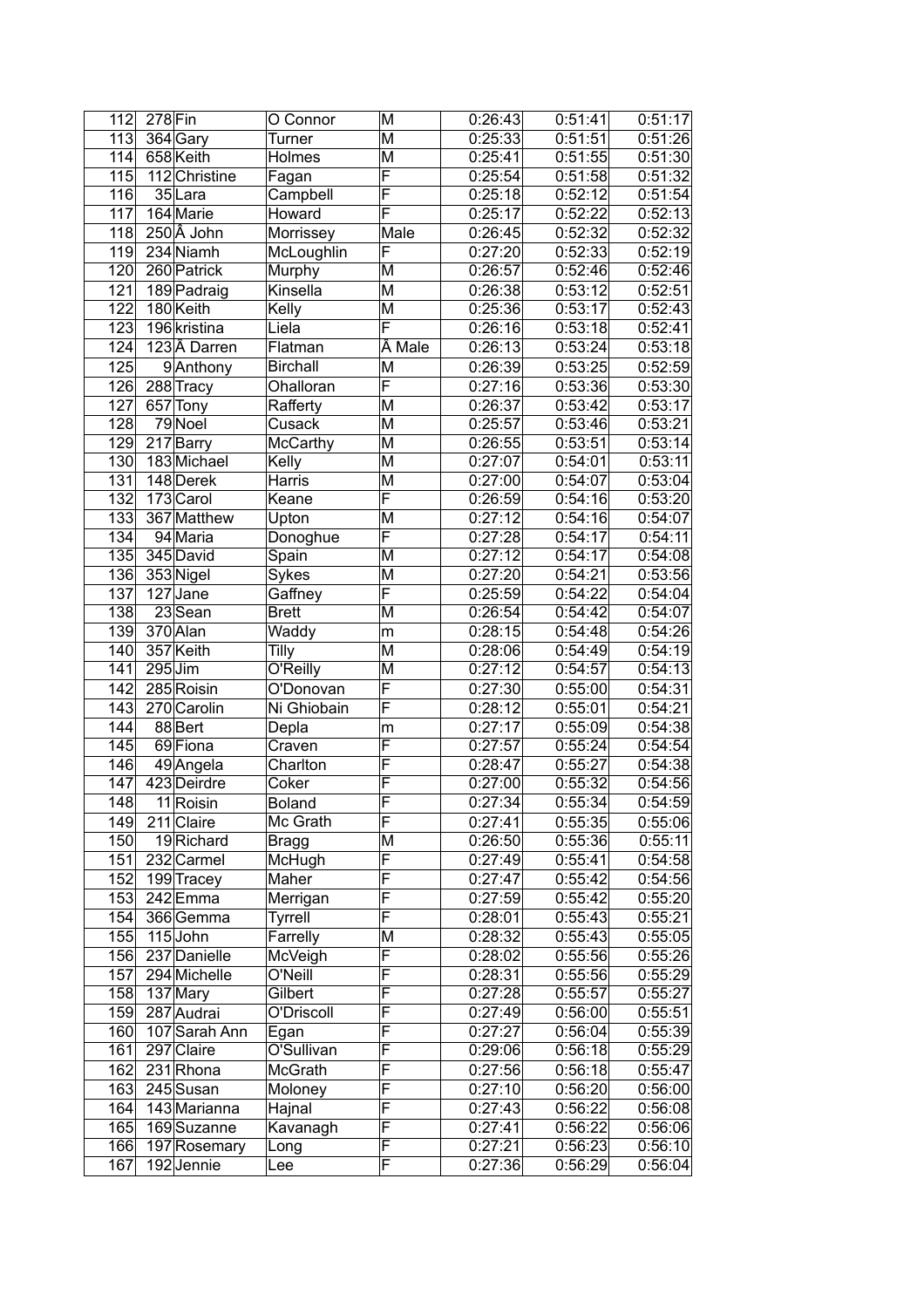| 168              | 43 Doireann   | Carroll        | F                       | 0:28:09 | 0:56:46 | 0:56:08 |
|------------------|---------------|----------------|-------------------------|---------|---------|---------|
| 169              | 15 Alexandra  | <b>Bouloy</b>  | $\overline{\mathsf{F}}$ | 0:28:41 | 0:56:51 | 0:56:27 |
| 170              | 29Lisa        | <b>Byrne</b>   | F                       | 0:27:55 | 0:56:51 | 0:56:35 |
| 171              | 331 Clare     | Scally         | F                       | 0:28:07 | 0:56:57 | 0:56:20 |
| 172              | 179 Kevin     | Keleghan       | M                       | 0:27:15 | 0:57:00 | 0:56:28 |
| 173              | $271$ Ruth    | Ni Mhuiri      | F                       | 0:28:10 | 0:57:00 | 0:56:23 |
| 174              | $25$ Pamela   | <b>Burke</b>   | F                       | 0:27:47 | 0:57:01 | 0:56:30 |
| 175              | 332 DECLAN    | <b>SCANLON</b> | M                       | 0:28:36 | 0:57:04 | 0:57:04 |
| 176              | 18David       | <b>Brady</b>   | M                       | 0:29:16 | 0:57:10 | 0:56:58 |
| 177              | 209 Clare     | Mc Entee       | F                       | 0:28:34 | 0:57:12 | 0:56:32 |
| 178              | 111 Linda     | Fagan          | F                       | 0:28:11 | 0:57:27 | 0:57:01 |
| 179              | 98 David      | Dowling        | M                       | 0:28:43 | 0:57:31 | 0:56:57 |
| 180              | $229$ Jason   | McFetridge     | M                       | 0:29:04 | 0:57:43 | 0:57:15 |
| 181              | 352 Jacinta   | Sutton         | F                       | 0:28:37 | 0:57:50 | 0:57:05 |
| 182              | $151$ Wei     | He             | M                       | 0:30:03 | 0:57:51 | 0:57:08 |
| 183              | 208 Maeve     | Mc Cutcheon    | F                       | 0:28:52 | 0:57:55 | 0:57:35 |
| 184              | 120 Moureen   | Fitzharris     | F                       | 0:29:20 | 0:58:06 | 0:57:59 |
| 185              | 675 Woon Jung | Koh            | M                       | 0:29:43 | 0:58:14 | 0:57:41 |
| 186              | 335 Muriel    | Sharpe         | F                       | 0:29:11 | 0:58:16 | 0:57:38 |
| 187              | 671John       | Duffy          | M                       | 0:28:24 | 0:58:24 | 0:58:03 |
| 188              | 655 Ronan     | Murray         | M                       | 0:28:52 | 0:58:36 | 0:58:10 |
| 189              | 102 Clare     | Duffy          | $\overline{\mathsf{F}}$ | 0:28:24 | 0:58:38 | 0:58:17 |
| 190              | 299 Brendan   | Owens          | M                       | 0:31:41 | 0:58:43 | 0:58:02 |
| 191              | 67 Christina  | Coyle          | $\overline{\mathsf{F}}$ | 0:30:32 | 0:58:44 | 0:58:15 |
| 192              | 144 Shane     | Halligan       | M                       | 0:28:25 | 0:58:45 | 0:58:11 |
| 193              | 254 Ellen     | Mulholland     | F                       | 0:29:33 | 0:58:49 | 0:58:02 |
| 194              | 262 Michael   | Murphy         | M                       | 0:29:32 | 0:58:50 | 0:58:03 |
| 195              | 308 Sinead    | Prunty         | F                       | 0:29:09 | 0:58:52 | 0:58:42 |
| 196              | 334 Saro      | Scuto          | M                       | 0:29:03 | 0:58:54 | 0:58:12 |
| 197              | 579 Paul      | O'Donovan      | M                       | 0:27:39 | 0:58:57 | 0:58:46 |
| 198              | 7Grainne      | Bermingham     | F                       | 0:29:28 | 0:58:58 | 0:58:51 |
| 199              | 31 Susan      | <b>Byrne</b>   | F                       | 0:30:33 | 0:59:11 | 0:58:34 |
| 200              | 377 Mark      | Wiggins        | M                       | 0:27:14 | 0:59:11 | 0:58:33 |
| 201              | 36 Andrea     | Campbell       | $\overline{\mathsf{F}}$ | 0:30:08 | 0:59:12 | 0:58:33 |
| 202              | 163 David     | Hosford        | M                       | 0:30:27 | 0:59:17 | 0:58:31 |
| 203              | 55 Niall      | Connaughton    | M                       | 0:30:26 | 0:59:20 | 0:58:32 |
| $\overline{204}$ | $298$ Tom     | Owens          | $\overline{\mathsf{M}}$ | 0:29:38 | 0.59:28 | 0:58:55 |
| 205              | 106 libby     | edghill        | F                       | 0:30:05 | 0:59:35 | 0:59:01 |
| 206              | 239 Sandra    | Meeneghan      | F                       | 0:29:35 | 0:59:39 | 0:59:03 |
| 207              | $343$ Edel    | Smyth          | F                       | 0:29:49 | 1:00:14 | 1:00:07 |
| 208              | 224 Michelle  | McDonald       | F                       | 0:29:37 | 1:00:15 | 1:00:03 |
| 209              | 121 Niamh     | Fitzmaurice    | F                       | 0:30:17 | 1:00:17 | 0:59:45 |
| 210              | 77 Darina     | Currid         | F                       | 0:28:45 | 1:00:20 | 0:59:53 |
| 211              | 126 Barbara   | Gaffey         | F                       | 0:29:50 | 1:00:26 | 0:59:39 |
| 212              | $371$ Tom     | Wallace        | M                       | 0:29:47 | 1:00:26 | 0:59:35 |
| 213              | $171$ Mark    | Kavanagh       | M                       | 0:29:33 | 1:00:33 | 0:59:56 |
| 214              | 243 Colette   | <b>Miller</b>  | F                       | 0:30:10 | 1:00:38 | 1:00:01 |
| 215              | 372 Aileen    | Walsh          | F                       | 0:30:44 | 1:00:59 | 1:00:29 |
| 216              | 154 Susan     | Hickey         | F                       | 0:30:42 | 1:01:05 | 1:00:26 |
| 217              | 333 Karl      | Scuffil        | M                       | 0:29:54 | 1:01:18 | 1:00:35 |
| 218              | 138 Sinead    | Ging           | f                       | 0:30:53 | 1:01:24 | 1:00:55 |
| 219              | 319 Angela    | Ross Innes     | F                       | 0:31:45 | 1:01:26 | 1:00:33 |
| 220              | 373 Michelle  | Walsh          | F                       | 0:30:40 | 1:01:27 | 1:00:53 |
| 221              | 24 Rebecca    | Broomfield     | F                       | 0:30:24 | 1:01:29 | 1:01:02 |
| 222              | 100 Rachel    | Doyle          | F                       | 0:31:43 | 1:01:29 | 1:00:49 |
| 223              | 212 Sarah     | Mc Loughlin    | F                       | 0:30:42 | 1:01:31 | 1:01:00 |
|                  |               |                |                         |         |         |         |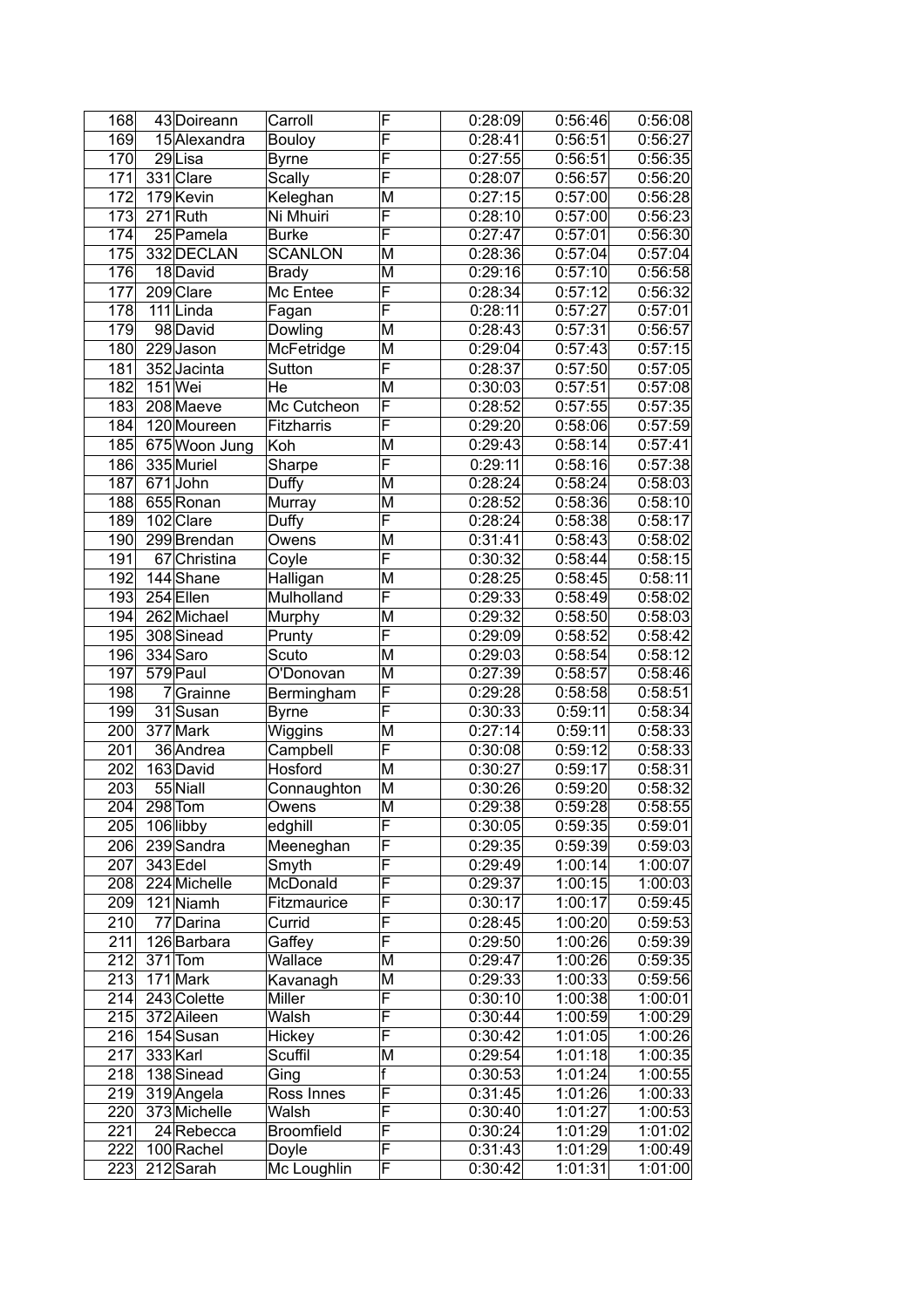| 224 | 113 Vincent             | Fallon        | $\overline{\mathsf{M}}$ | 0:31:04 | 1:01:53 | 1:01:31 |
|-----|-------------------------|---------------|-------------------------|---------|---------|---------|
| 225 | 81Brienna               | Daly          | F                       | 0:31:18 | 1:01:56 | 1:01:38 |
| 226 | 384 Amanda              | Younge        | F                       | 0:30:43 | 1:02:02 | 1:01:24 |
| 227 | 172beata                | kazanecka     | F                       | 0:30:37 | 1:02:06 | 1:01:20 |
| 228 | 178 Peter               | Kehoe         | M                       | 0:30:08 | 1:02:13 | 1:01:27 |
| 229 | 305 June                | Plunkett      | F                       | 0:31:15 | 1:02:25 | 1:01:46 |
| 230 | $291$ Ann               | Olwill        | F                       | 0:31:16 | 1:02:25 | 1:01:47 |
| 231 | 351 Caroline            | Sutton        | F                       | 0:30:26 | 1:02:30 | 1:02:00 |
| 232 | 136John                 | Geary         | M                       | 0:31:18 | 1:02:39 | 1:01:46 |
| 233 | 337 Anita               | Sheerin       | F                       | 0:31:18 | 1:02:44 | 1:02:27 |
| 234 | 644 Stephen             | Courtney      | M                       | 0:30:54 | 1:02:59 | 1:02:16 |
| 235 | 150 Deirdre             |               | F                       | 0:30:47 | 1:03:06 | 1:02:42 |
|     |                         | Hayes         | M                       | 0:31:51 |         |         |
| 236 | 95 Colin                | Doolan        |                         |         | 1:03:19 | 1:02:39 |
| 237 | 71John                  | Cryan         | M                       | 0:30:04 | 1:03:25 | 1:02:41 |
| 238 | $\overline{76}$ Deirdre | Cunningham    | F                       | 0:30:52 | 1:03:33 | 1:03:14 |
| 239 | 329 Hannah              | Sauler        | F                       | 0:31:18 | 1:03:41 | 1:03:41 |
| 240 | 325 Elaine              | Ryan          | F                       | 0:31:44 | 1:03:48 | 1:03:43 |
| 241 | 312 Patrick             | Reidy         | M                       | 0:31:56 | 1:03:56 | 1:03:17 |
| 242 | 276 jackie              | o connell     | F                       | 0:30:51 | 1:03:56 | 1:03:30 |
| 243 | 13 Aileen               | <b>Bolger</b> | F                       | 0:31:48 | 1:03:57 | 1:03:17 |
| 244 | 85 Conor                | Deasy         | M                       | 0:31:49 | 1:03:58 | 1:03:25 |
| 245 | 350 Dmitry              | Stimasov      | M                       | 0:31:49 | 1:03:58 | 1:03:58 |
| 246 | 47 Nicola               | Caul          | $\overline{\mathsf{F}}$ | 0:32:44 | 1:04:11 | 1:03:46 |
| 247 | 358 Celine              | Tobin         | $\overline{\mathsf{F}}$ | 0:30:47 | 1:04:48 | 1:04:00 |
| 248 | $51$ Brid               | Coffey        | $\overline{\mathsf{F}}$ | 0:30:49 | 1:04:49 | 1:04:04 |
| 249 | 193 Alan                | Lenehan       | M                       | 0:31:23 | 1:04:52 | 1:04:20 |
| 250 | 188 Tracey              | Kilpatrick    | F                       | 0:33:31 | 1:05:01 | 1:04:45 |
| 251 | 61 Leigh Anne           | Corcoran      | F                       | 0:33:34 | 1:05:09 | 1:04:44 |
| 252 | 194 Matthew             | Lennon        | M                       | 0:32:14 | 1:05:21 | 1:04:40 |
| 253 | 44 Eadaoin              | Casey         | F                       | 0:32:10 | 1:05:24 | 1:04:59 |
| 254 | $263$ Linda             | Murray        | F                       | 0:31:01 | 1:05:30 | 1:04:55 |
| 255 | 354 Teresa              | Taaffe        | F                       | 0:32:42 | 1:05:33 | 1:05:08 |
| 256 | 60 Emer                 | Corcoran      | F                       | 0:31:41 | 1:05:34 | 1:05:34 |
| 257 | $215$ Orla              | McCabe        | F                       | 0:31:56 | 1:05:35 | 1:04:59 |
| 258 | 330 Catriona            | Scahill       | F                       | 0:31:43 | 1:05:36 | 1:04:56 |
| 259 | 214 Susan               | McCabe        | $\overline{\mathsf{F}}$ | 0:31:57 | 1:05:36 | 1:04:59 |
|     |                         |               | $\overline{F}$          |         |         |         |
| 260 | 146 Jessica             | Hargadon      |                         | 0:32:19 | 1:05:38 | 1:04:46 |
| 261 | 369 Katalin             | Vizhanyo      | F                       | 0:31:42 | 1:05:47 | 1:05:10 |
| 262 | 37 Anna                 | Campbell      | F                       | 0:31:57 | 1:06:01 | 1:05:55 |
| 263 | 92John                  | Doherty       | m                       | 0:30:55 | 1:06:03 | 1:05:05 |
| 264 | 20 Lorraine             | Brannigan     | F                       | 0:33:05 | 1:06:20 | 1:05:36 |
| 265 | 30 Catherine            | <b>Byrne</b>  | F                       | 0:32:39 | 1:06:26 | 1:05:37 |
| 266 | $374$ Mick              | Walsh         | M                       | 0:32:44 | 1:06:27 | 1:05:44 |
| 267 | $187$ Ged               | Kenny         | M                       | 0:33:06 | 1:06:32 | 1:05:49 |
| 268 | 272 Cristian            | <b>Nica</b>   | M                       | 0:32:18 | 1:06:43 | 1:06:00 |
| 269 | 246 Gerry               | Moore         | M                       | 0:32:26 | 1:07:20 | 1:06:54 |
| 270 | 340Lisa                 | Sibanda       | F                       | 0:32:27 | 1:07:38 | 1:07:10 |
| 271 | 279 Collette            | O' Connor     | F                       | 0:33:05 | 1:07:42 | 1:06:58 |
| 272 | 235 Dolores             | McMahon       | F                       | 0:33:36 | 1:09:13 | 1:08:41 |
| 273 | 310 Brenda              | Quirk         | F                       | 0:35:10 | 1:09:25 | 1:08:34 |
| 274 | 256 Fiona               | Munnelly      | F                       | 0:35:12 | 1:09:25 | 1:08:37 |
| 275 | 66 Emma                 | Courtney      | F                       | 0:35:06 | 1:09:47 | 1:09:38 |
| 276 | 322 Marion              | Ryan          | F                       | 0:34:24 | 1:10:17 | 1:09:57 |
| 277 | $317$ Ruth              | Rooney        | F                       | 0:34:26 | 1:10:18 | 1:09:59 |
| 278 | 8 Audrey                | Bermingham    | F                       | 0:35:25 | 1:10:44 | 1:10:11 |
| 279 | $27$ Marion             | <b>Byrne</b>  | F                       | 0:33:44 | 1:11:04 | 1:10:28 |
|     |                         |               |                         |         |         |         |